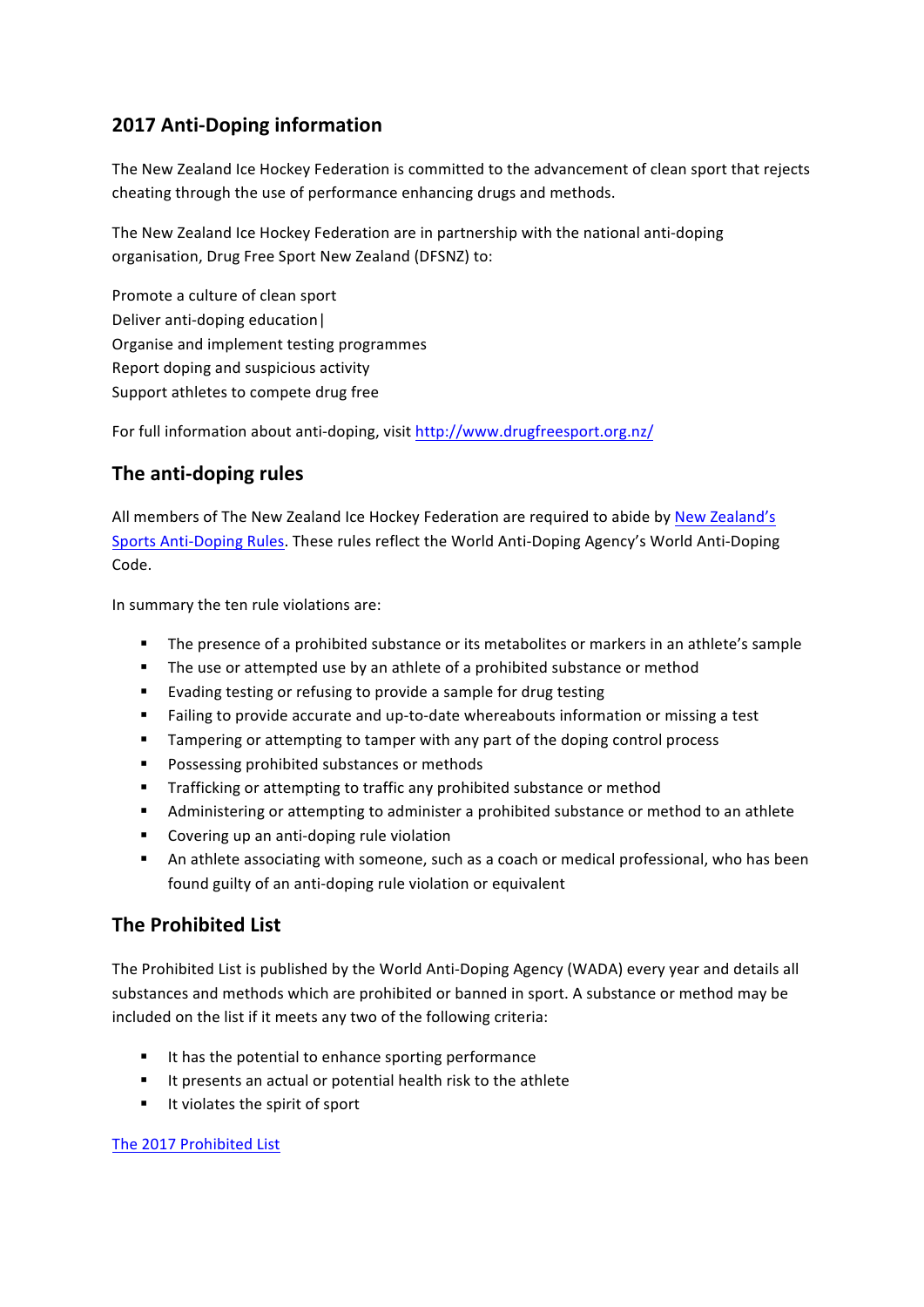## **Medications**

Many medications contain substances which are prohibited in sport. Any athlete who is sick or injured needs to carefully consider the medications they take to ensure they avoid prohibited substances.

Contact DFSNZ for full information on medications that are not permitted in sport.

DFSNZ's website medication check 0800 DRUGFREE (378 437) Request a copy of DFSNZ's wallet guide on the status of common medications.

Athletes can apply for a Therapeutic Use Exemption (TUE) if they need to take medication which is prohibited in sport. When competing at national or international level a TUE must be applied for before taking any medication.

#### **Supplements**

Many dietary or sports supplements are marketed as helping to improve performance, recovery, weight loss or muscle development, and, supplements can contain substances which are prohibited in sport and may not accurately label ingredients so you cannot be sure of exactly what's in them.

Athletes should carefully assess their need for supplements and carefully research the supplements they choose to take.

Lodging a supplement query with DFSNZ can provide some assessment of the level of risk associated with supplements and may be able to identify products which are known to be a problem.

#### **The Athlete Whereabouts programme**

Anti-doping organisations, including DFSNZ, conduct drug tests on athletes out-of-competition with no advance warning. The Athlete Whereabouts Programme allows DFSNZ to locate athletes for testing. 

#### **Testing**

Drug testing is one of the best ways to identify athletes who are doping and to protect athletes who are clean competitors. Athletes can be tested during an event (in-competition) or at any other time (out-of-competition) and will be asked to provide a urine sample, a blood sample or both. The testing process and sample collection for doping control will be carried out by a trained and accredited Drug Free Sport NZ official.

#### **I need help!**

If you have any questions, please contact DFSNZ on 0800 DRUGFREE (378 437)